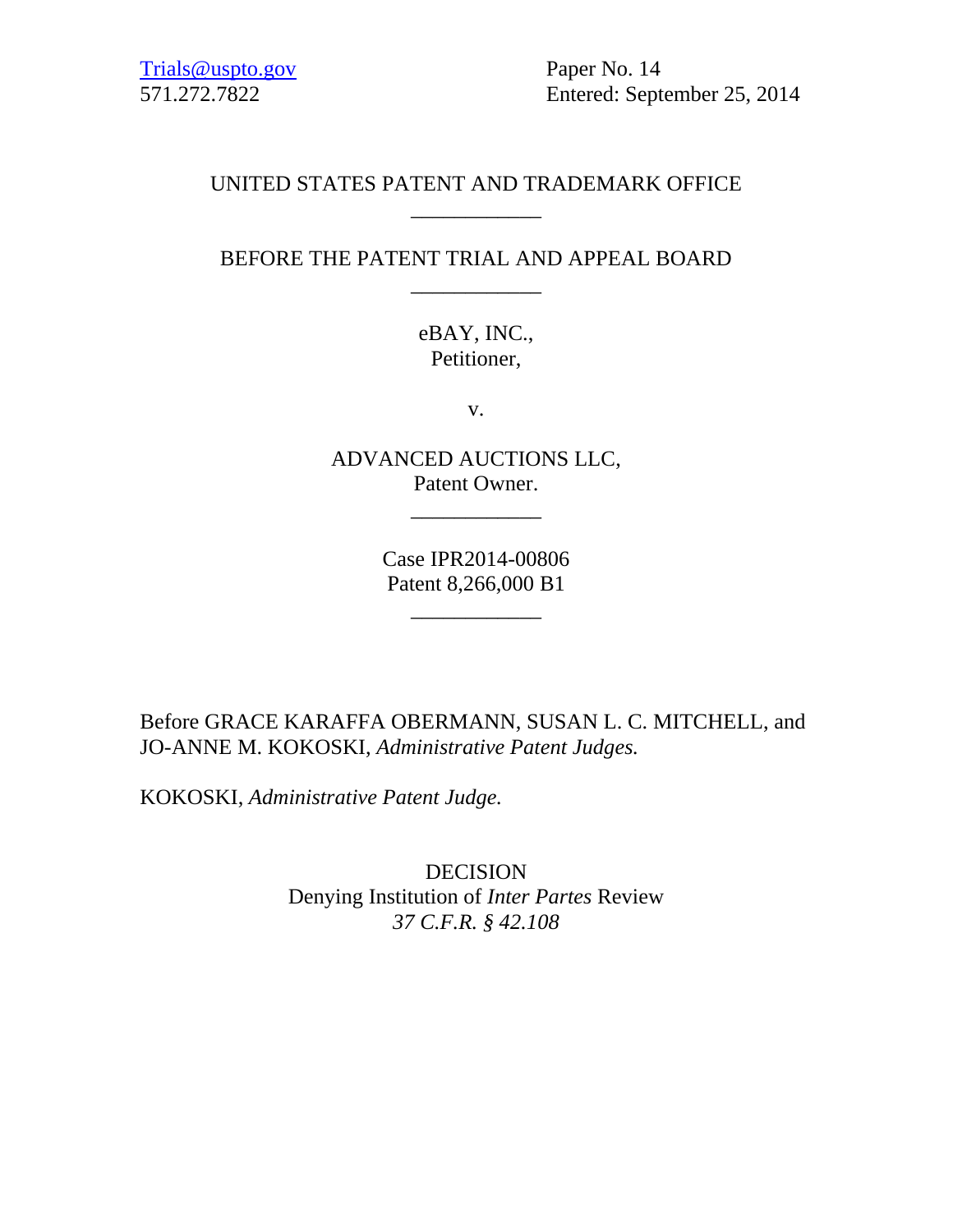## I. INTRODUCTION

eBay, Inc. ("Petitioner") filed a Petition ("Pet.") to institute an *inter partes* review of claims 1-7, 10-15, 17-21, and 23-26 of U.S. Patent No. 8,266,000 B1 ("the '000 patent," Ex. 1001) on May 23, 2014. Paper 1. Patent Owner Advanced Auctions LLC ("Patent Owner") filed a Preliminary Response ("Prelim. Resp.") on August 1, 2014. Paper 8. On August 15, 2014, with Board authorization (Paper 9), Petitioner filed a Reply Brief ("Reply Br.") responding to arguments in the Preliminary Response that the Petition was untimely under 35 U.S.C. § 315(b) based on rationale articulated in *Apple, Inc. v. Rensselaer Polytechnic Institute and Dynamic Advances, LLC*, Case IPR2014-00319 (PTAB June 12, 2014) (Paper 12) ("*Apple*"). Paper 10. On August 21, 2014, also with Board authorization (Paper 9), Patent Owner filed a Sur-Reply Brief ("Sur-Reply Br.") in response to Petitioner's reply. Paper 12. We have jurisdiction under 35 U.S.C. § 314.

For the reasons that follow, we determine that the Petition was not filed within the statutory period set forth in 35 U.S.C. § 315(b) and, therefore, deny institution of *inter partes* review of the '000 patent.

### A. *Related Matters*

Petitioner indicates that the '000 patent is involved in a co-pending case, *Advanced Auctions LLC v. eBay Inc.*, No. 3:13-cv-01612 (S.D. Cal.). Pet. 4. Petitioner previously filed a petition for covered business method review against the '000 patent, CBM2014-00047 (institution denied).

#### *B. District Court Proceedings*

The '000 patent was the subject of a complaint for patent infringement in *Advanced Auctions LLC v. eBay, Inc.*, No. 13-cv-0360 (S.D. Cal.) ("First

2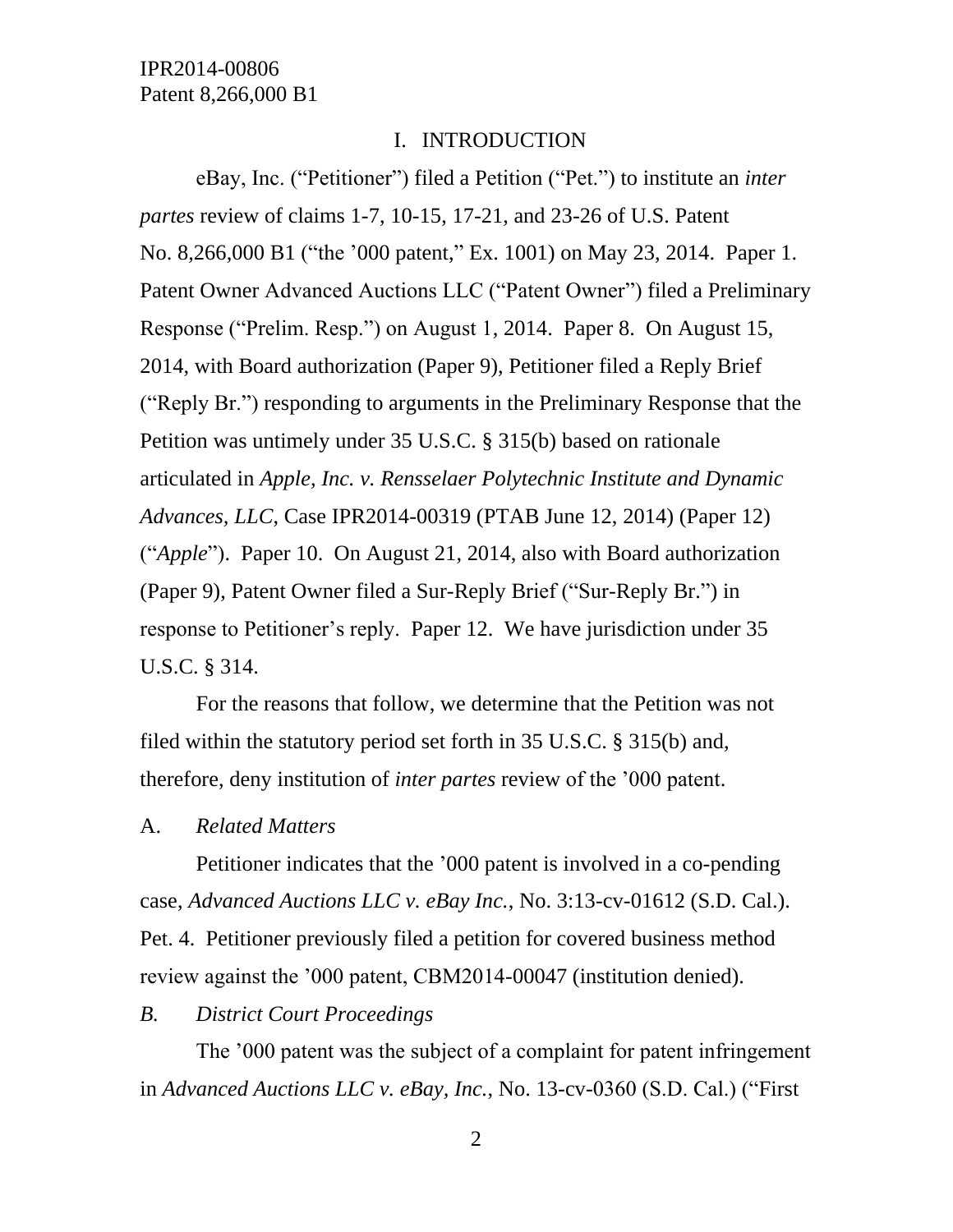Action"), filed on February 13, 2013. Prelim. Resp. 6; Ex. 2002. Patent Owner served Petitioner with the complaint on February 14, 2013. *Id*. Patent Owner subsequently filed a second complaint alleging infringement of the '000 patent, *Advanced Auctions LLC v. eBay Inc.*, No. 3:13-cv-01612 (S.D. Cal.) ("Second Action"), on July 11, 2013. Prelim. Resp. at 6; Ex. 2003. On the same day, Patent Owner filed a Notice of Related Case in the Second Action, identifying the First Action. Ex. 2004. In the Notice of Related Case, Patent Owner stated that "a standing question was raised in another, unrelated suit concerning another, unrelated patent by [the inventor of the '000 patent] by a defendant claiming an assignment had not been executed correctly." *Id*. at 2. Patent Owner further stated that, even though it did not believe there was a standing question in the First Action, "to avoid any concerns, confusions, or delay," Patent Owner had "re-undertaken its purchase" of the '000 patent and filed the Second Action. *Id*.

On August 9, 2013, the parties filed a Joint Motion to Dismiss and Proceed Under Second Action, requesting that only the Second Action proceed, and that "the work from the First Action should carry over to the Second Action." Ex. 2009. The motion stated that the Court did not need to schedule an Early Neutral Evaluation and Rule 16 scheduling conference in the Second Action, because they already occurred in the First Action. *Id*. at 2.

On August 14, 2014, the Court granted the motion, stating:

[T]he parties' discovery and Rule 26(f) conference from [the First Action] will be treated as if they occurred in [the Second Action]. The Protective Order (D.I. 25) will be transferred to the Second Action. The parties' proposed ESI Order and Joint Discovery and Case Management Plan will be transferred to the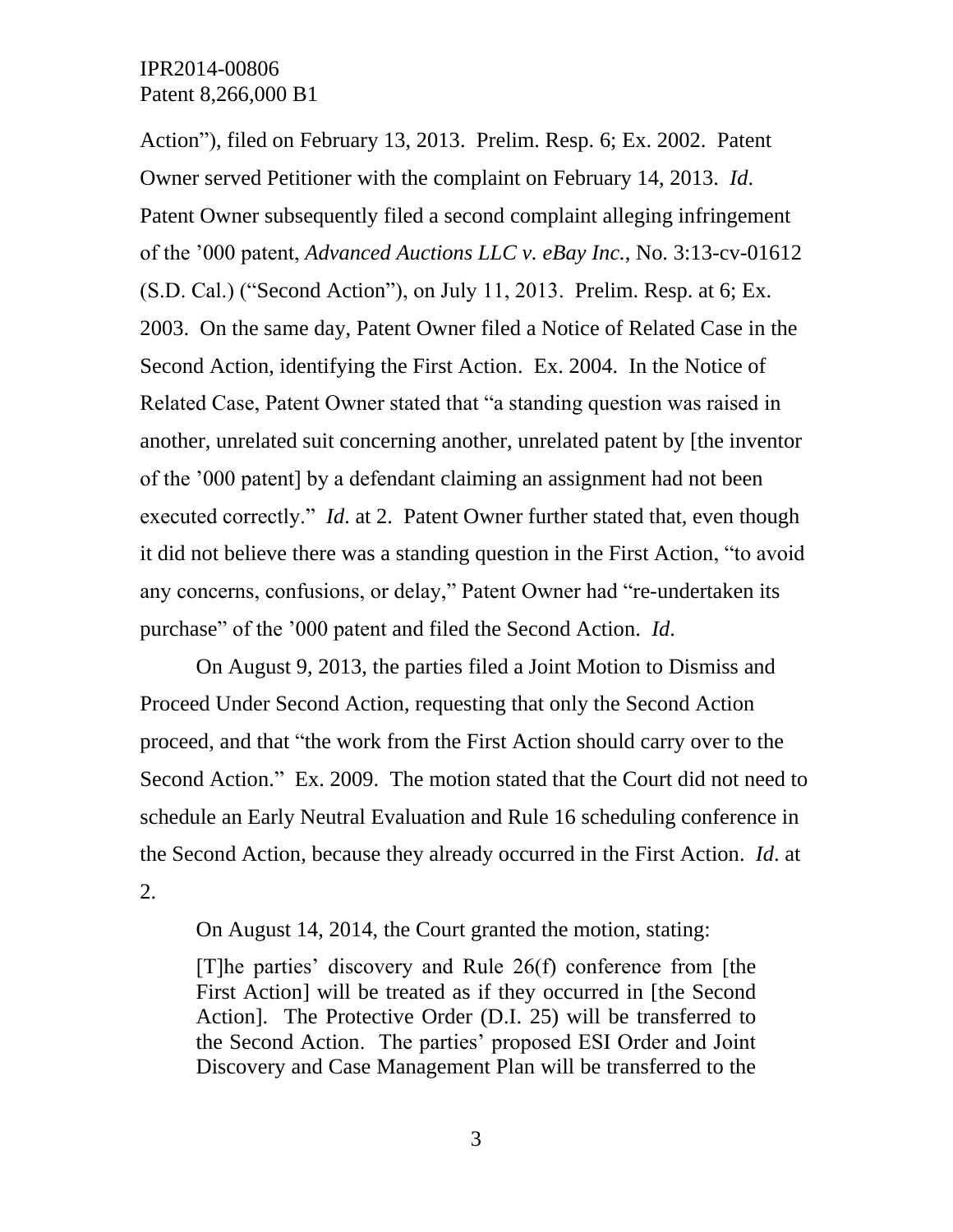Second Action, and any future orders stemming from those filings will be entered in the Second Action.

Ex. 2010, 1. The First Action was dismissed without prejudice. *Id*. at 2.

### II. ANALYSIS

Petitioner was served with a complaint alleging infringement of the '000 patent on two occasions. The complaint in the First Action was served on Petitioner on February 14, 2013. The complaint in the Second Action was served on Petitioner on July 11, 2013, less than twelve months prior to the May 23, 2014, filing of the Petition.

Petitioner raises the following issue with respect to 35 U.S.C. § 315(b): whether service of the complaint in the Second Action, and not service of the complaint in the First Action, controls for purposes of § 315(b) because (1) Patent Owner lacked ownership interest in the '000 patent at the time the First Action was filed (Reply Br. 1-4); and (2) the First Action was dismissed, without prejudice, in favor of the Second Action (Pet. 5).

### *A. Standing*

Standing is a constitutional requirement pursuant to Article III, and is a threshold jurisdictional issue. *Lujan v. Defenders of Wildlife*, 504 U.S. 555, 560-561 (1992). The Federal Circuit has held that, "in a patent infringement action, 'the plaintiff must demonstrate it held enforceable title to the patent at the inception of the lawsuit' to assert standing." *Abraxis Bioscience, Inv. v. Navinta LLC*, 625 F.3d 1359, 1364 (Fed. Cir. 2010) (citing *Paradise Creations, Inc. v. UV Sales, Inc.*, 315 F.3d 1304, 1309-10 (Fed. Cir. 2003)). If the plaintiff lacks Article III standing on the day it files suit, "the suit must be dismissed, and the jurisdictional defect cannot be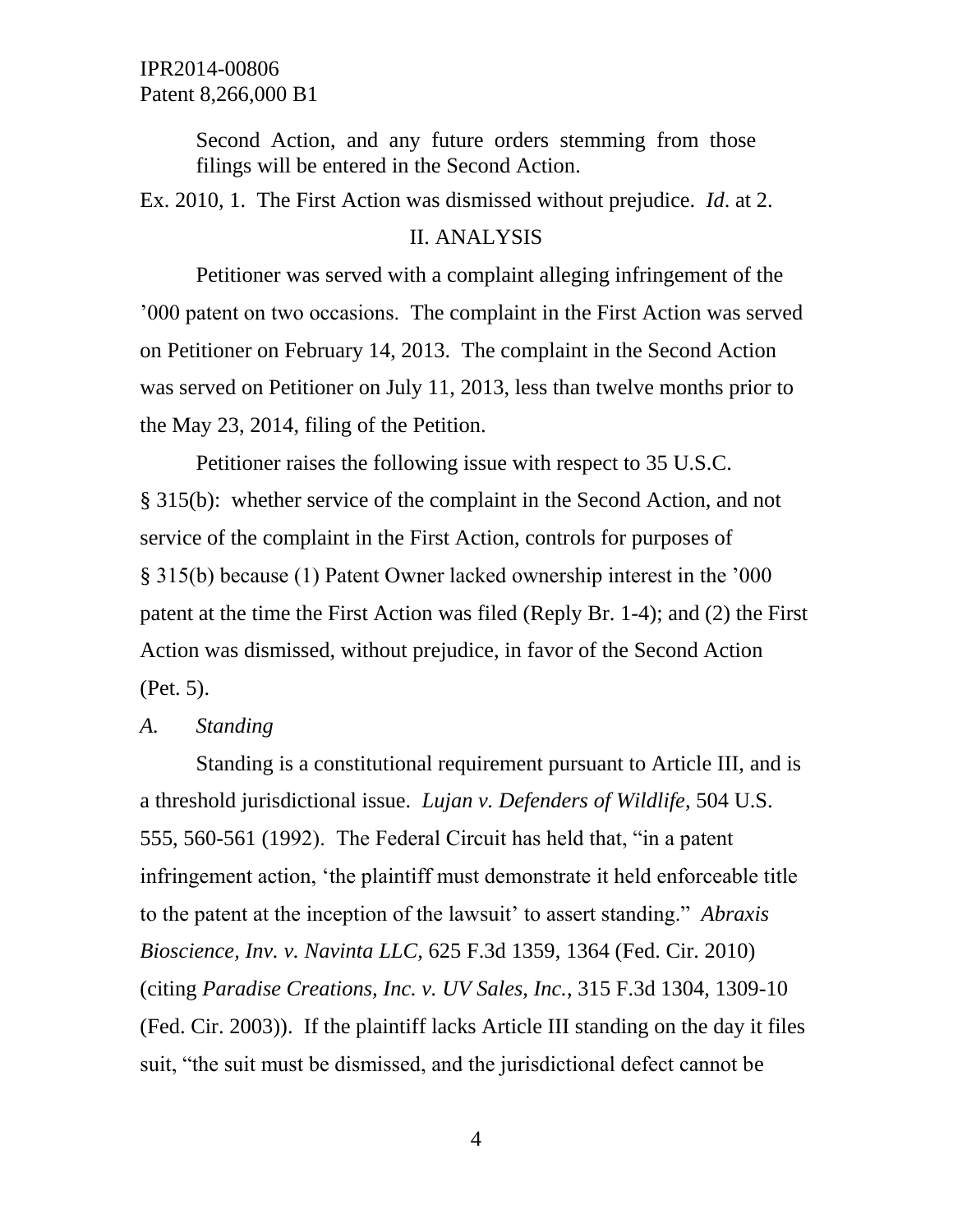cured." *Schreiber Foods, Inc. v. Beatrice Cheese, Inc.*, 402 F.3d 1198, 1203 (Fed. Cir. 2005).

Petitioner argues that, at the time the First Action was filed, Patent Owner did not have any rights to the '000 patent, and, therefore, lacked standing to assert it. Reply Br. 1-2. Petitioner argues that, as a result, it is not barred from requesting *inter partes* review because the First Action is a nullity as a matter of law, and should be treated as though it were never filed. *Id*. at 1.

According to Petitioner, at the time of the January 4, 2013 assignment from Harris Technology, Inc. ("Harris Technology") to Patent Owner, inventor Scott C. Harris ("Harris") "had not yet executed a valid assignment of the '000 patent to Harris Technology," and, therefore, Harris Technology had no rights in the '000 patent to assign to Patent Owner. Reply Br. 2. Petitioner also contends that even if there had been a valid assignment of the '000 patent from Harris to Harris Technology, Harris Technology "did not effect a proper assignment to" Patent Owner. *Id*. at 2-3. In support of its contention, Petitioner argues that there would be "no legal reason" for Patent Owner to obtain the second assignments of the '000 patent, in July 2013, between Harris and Harris Technology, and Harris Technology and Patent Owner, and voluntarily dismiss the First Action in favor of the Second Action, "if there had been valid prior assignments." *Id*. at 3.

Petitioner has not identified specific defects in the assignment documents, or otherwise explained why the assignments are defective. *See* Reply Br. 2-4. Instead, Petitioner appears to be relying solely on the existence of the second assignments executed in July 2013 as evidence that Patent Owner lacked standing when the First Action was filed in February

5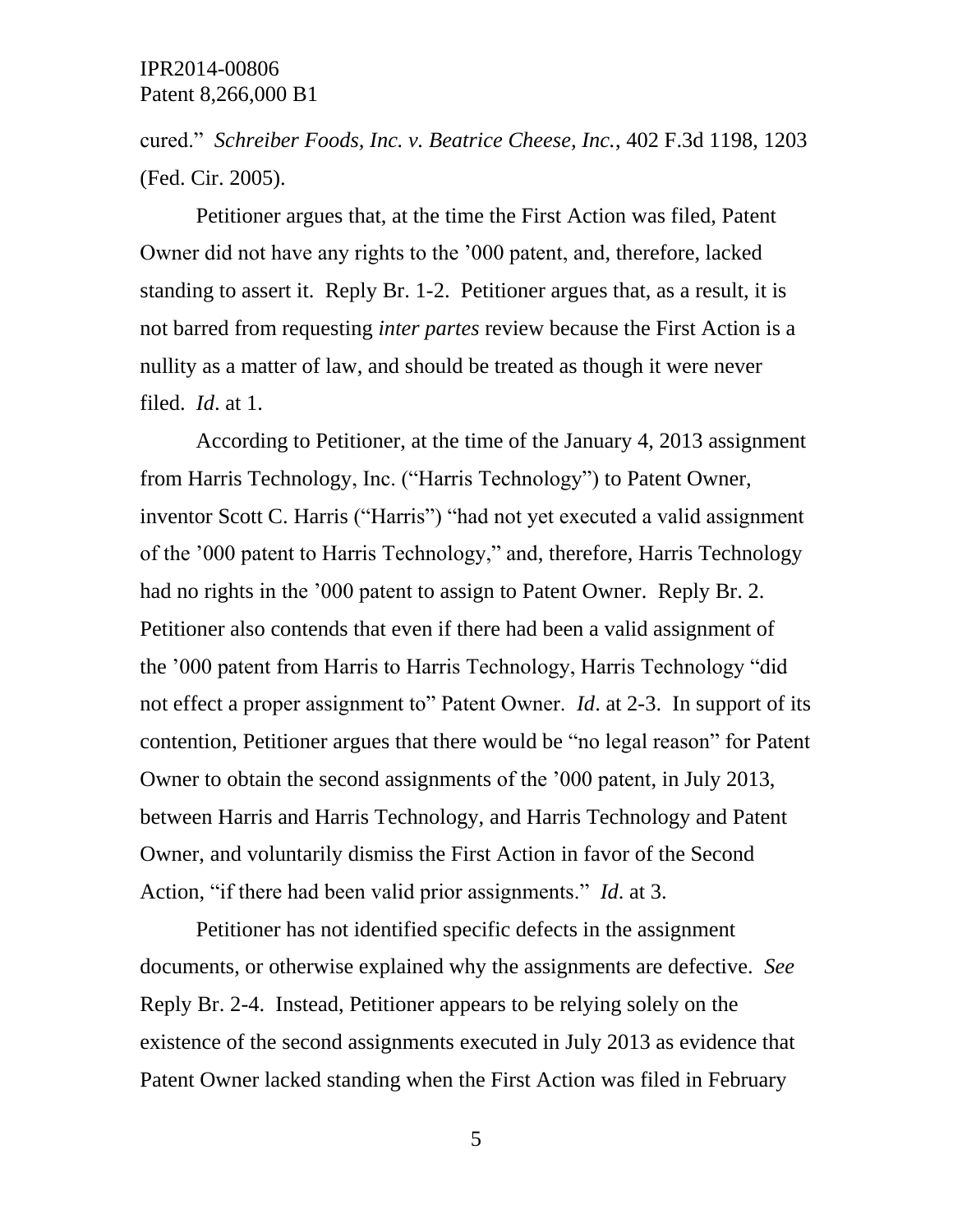2013. *Id*. at 3. Patent Owner responds, however, that the second assignments were executed due to an ownership challenge in an unrelated case on an unrelated patent. Prelim. Resp. 6; Sur-Reply Br. 3. Each of the second assignments also includes language expressing the belief that the first assignments were valid and the second assignments were unnecessary. Ex. 1027, 3; Ex. 1028, 3.

We are not persuaded that Patent Owner lacked standing to bring the First Action. We have reviewed the patent assignment documents submitted by the parties, and we do not find any obvious defects in the chain of title. Exs. 1026-1028, 2015. The mere existence of the second assignments does not convince us that Patent Owner did not hold enforceable rights in the '000 patent at the time it filed the First Action.

Patent Owner's explanation regarding why the second assignments were obtained, moreover, is unrelated to the validity of the assignment of the '000 patent. *See* Sur-Reply Br. 3 (second assignments were made to address an ownership challenge "in an unrelated lawsuit on an unrelated Harris patent sold to a different purchaser"); Ex. 1027, 3 ("While this second Assignment in their view is unnecessary, executing it could nonetheless save time, expense, and streamline resolution of court disputes."); Ex. 1028, 3 (same). Therefore, on this record, we conclude that the First Action is not a nullity due to Patent Owner's lack of standing.

#### *B. Dismissal of the First Action*

Petitioner argues that it is not barred from requesting *inter partes* review because the First Action was dismissed without prejudice, "leaving the parties in the same legal position as if the underlying complaint had

6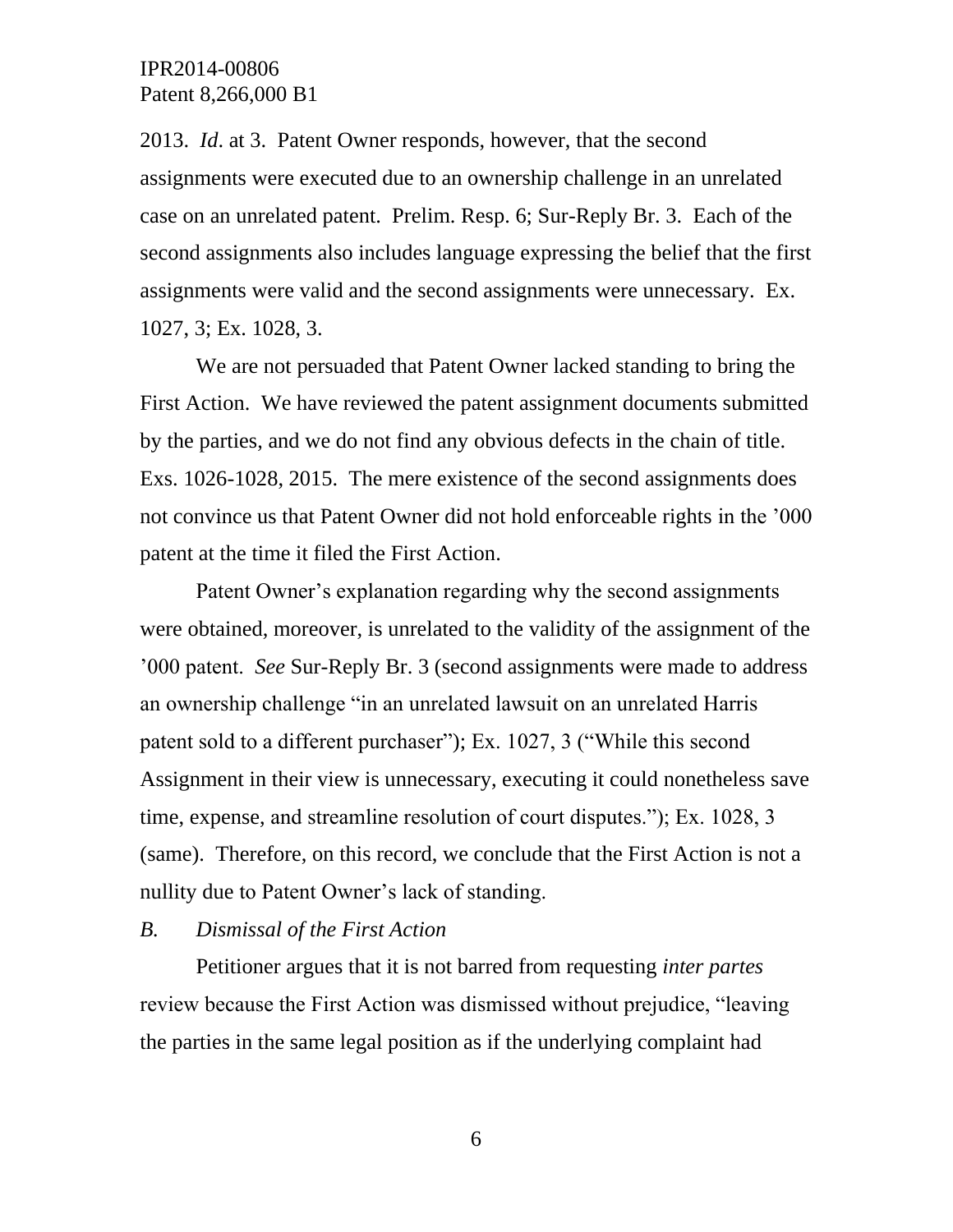never been served." Pet. 5. Therefore, according to Petitioner, the First Action is not relevant for purposes of deciding the timeliness of the Petition.

Patent Owner contends that the date of service of the First Action controls because the parties agreed to litigate the Second Action as if it were the First Action, Patent Owner's allegations of infringement of the '000 patent by Petitioner were uninterrupted, and the Court ordered that the proceedings in the First Action be treated as if they occurred in the Second Action. Prelim. Resp. 18-19. In support of its argument, Patent Owner relies on the Board's decision denying institution of *inter partes* review in *Apple* (*id*. at 14-17), which held that a first action, dismissed without prejudice after consolidation with a second action, "did not cease in the same sense as a complaint dismissed without prejudice and without consolidation." *Apple* at 7.

Based on the information presented, we determine that the service of the complaint in the First Action controls for purposes of § 315(b). From the day the Petitioner was served with the complaint in the First Action to the present, Petitioner has been involved in litigation regarding its alleged infringement of the '000 patent. At the time the Court dismissed the First Action without prejudice, it also ordered "that the parties' discovery and Rule 26(f) conference from" the First Action, as well as "[t]he parties' proposed ESI Order and Joint Discovery and Case Management Plan," would be treated as if they occurred in the Second Action. Ex. 2010. As a result, following the dismissal without prejudice of the First Action, the parties were not left in the same legal position as if the underlying complaint had never been served, as Petitioner contends. *See* Pet. 5. Here, the parties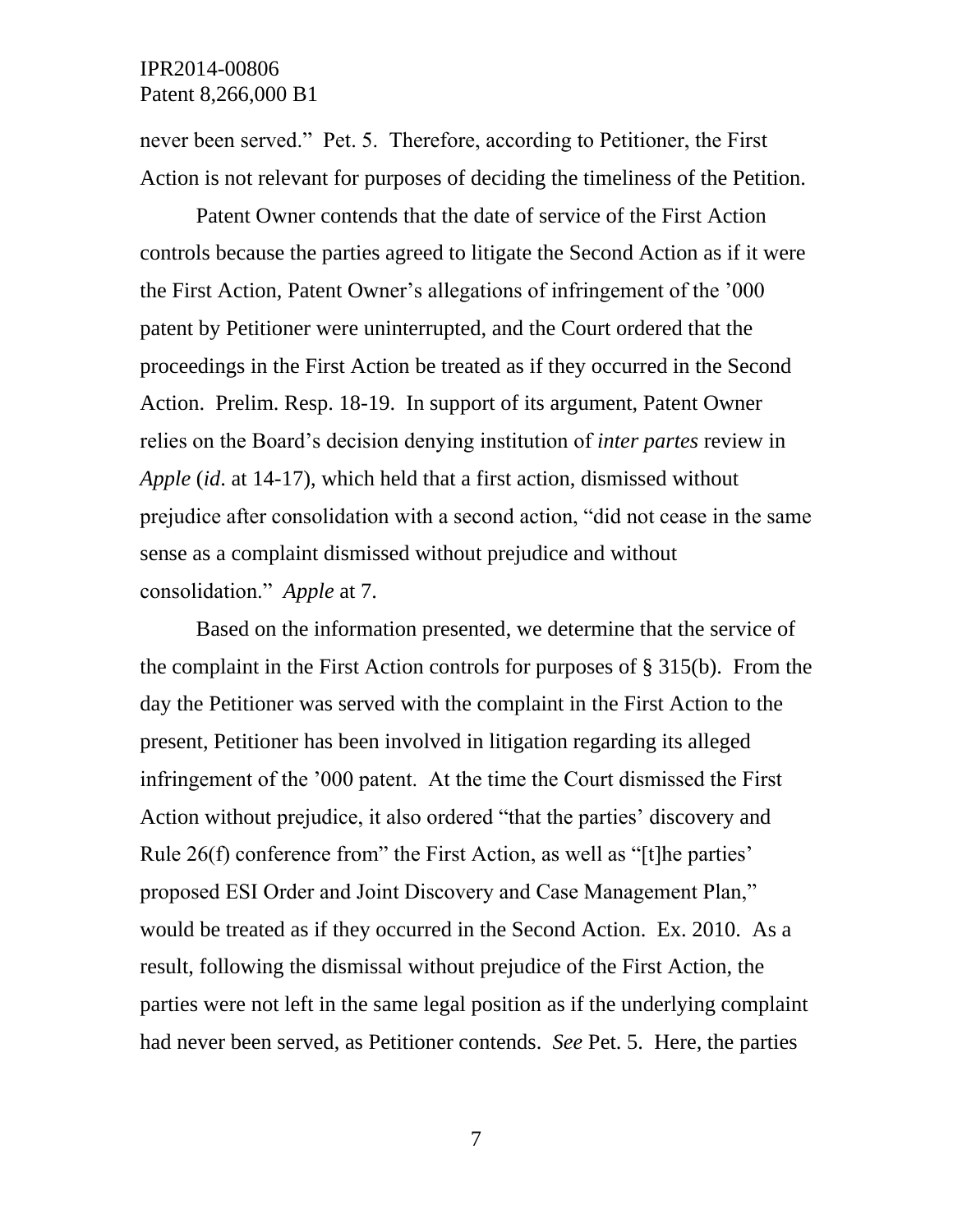remained engaged in a dispute first raised in the complaint in the First Action, which had been pending continuously since that complaint was filed.

For the foregoing reasons, the date of service of the complaint in the First Action, February 14, 2013, controls for determining whether the Petition is barred under 35 U.S.C. § 315(b). Because the Petition has a filing date of May 23, 2014, the Petition was not filed timely within the one-year statutory period of 35 U.S.C. § 315(b).

#### III. CONCLUSION

For the foregoing reasons, we are not persuaded that the Petition was filed timely within the one-year statutory period set forth in 35 U.S.C. § 315(b) and, therefore, deny institution of an *inter partes* review of the '000 patent.

#### IV. ORDER

In consideration of the foregoing, it is hereby: ORDERED that the Petition is denied; and FURTHER ORDERED that no *inter partes* review will be instituted pursuant to 35 U.S.C. § 314(a) with respect to any claim of the '000 patent

on any of the grounds of unpatentability alleged in the Petition.